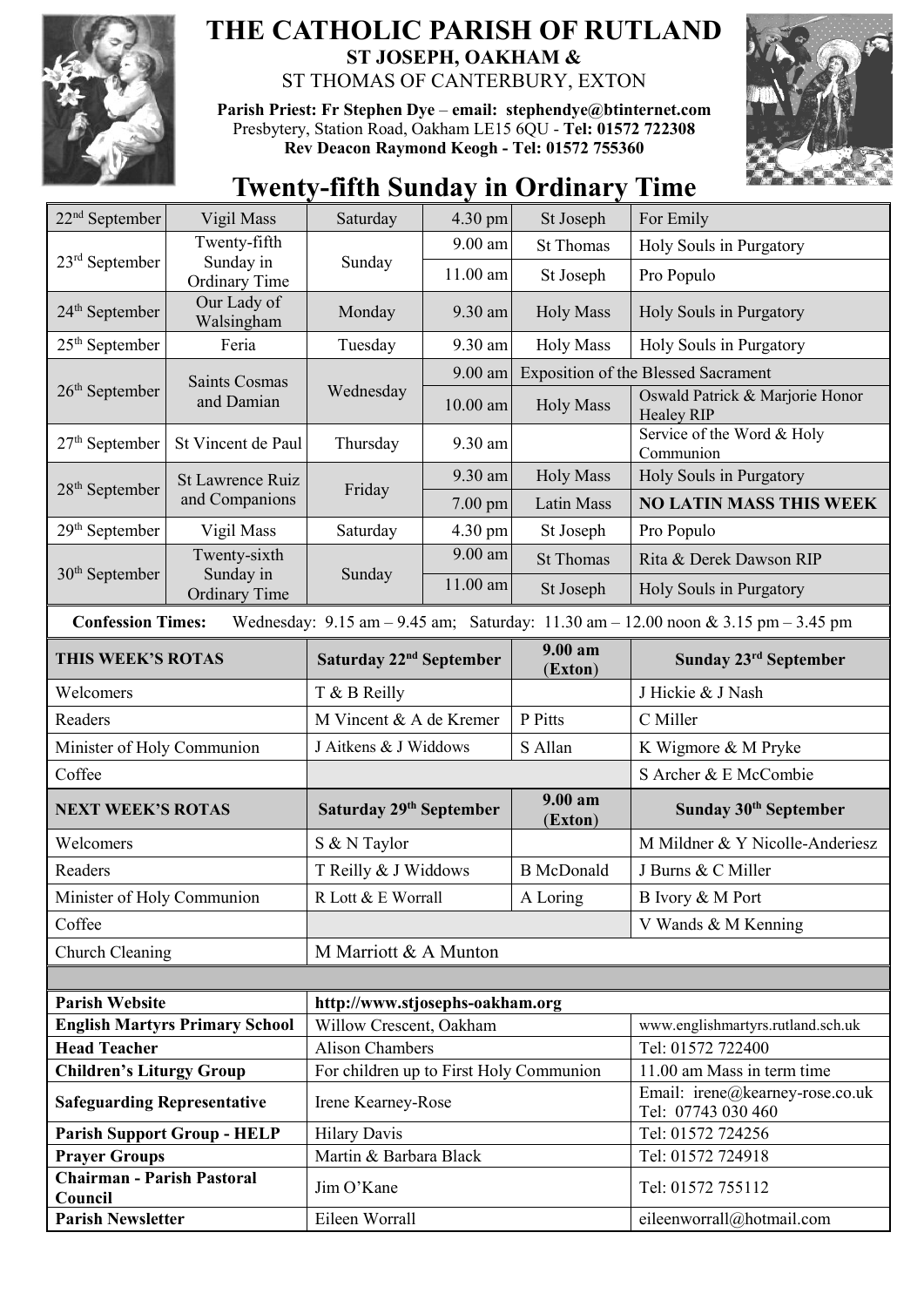**Please pray for the following who are ill:** *Colleen Lully, Mary Hurst, Sarah Ennis, Marie-Jeanne Lloyd-Hughes, Enid Wootton, Susan Healey, Helen Reilly, Stephen Walters, Christopher Brown, Elizabeth Brown, Maura and Mike Goulding, Philip Quinn, Simon Duncan, Fiona Ruddle, Teresa Thompson, Patricia Slater, Monique Pryke, Tim Maskell, Elisabeth Simpson, Claire Smith, Peter Tookey, Bill Hiscocks, Sharon Larkworthy, Mark Smith, Tim White, Helena Woolford, Megan Owens, Robert Johnstone, Michael Rimmer, Elizabeth Fay, Myra Smith, Virginia Barwell, Cindy Johnston, Mary Lambert, John Owens (Snr), Michael Gardiner, Helen Wilson, Baby Luke Somerville, Graham Andrews, John Widdows, May Carrie, Lewis Paul, Floss Jepson, Nigel Stark, Phillip Botteley, Andrena Lynch, Janet and Barry Chalmers-Stevens, Avril Thompson, Jeffrey Miller, John and Rosemary Went, Cathy Green, Bernard Gandy, Catherine Farndell, Amanda Messer, Fr David Bowler, Aileen Egan, Melissa Barker, David Tookey, Sylvia Minckley, Gabriel Reid, David Morton, Sheila Wilson, Annie Welsh and Daniel Dopson*

**Anniversaries**  *Daniel Hill, Paulene Lynch, Laurence Keating, Scott De Caux, Mary Rutherford, Kenneth Hughes, Joan White, Gilbert Cook, Malcolm Murray, Emily Lambert, Sarah Tomlinson, Una Ayling and Maxim Jarmola*

| <b>Last Week's Collection</b><br>£249.75<br>Envelopes<br>Loose Plate<br>£341.53<br><b>Standing Orders</b><br>£520.00<br>Total<br>£1,111.28                                                                                                                                                                                                                                                                                                                                                                                                                                                                                                                                                                                                                                                                                                                                                                                                                                                                                              | St Joseph's Parish Council There will be a full Parish Council meeting on Monday<br>8 <sup>th</sup> October. If you wish to ask a question or suggest an item for the agenda, please<br>submit in writing by Monday 1 <sup>st</sup> October to Jim O'Kane via the presbytery or by email<br>at jjok1946@hotmail.co.uk.                                                                                                                                                                                                                                                                              |                                                                                                                                                                                                           |  |  |  |  |
|-----------------------------------------------------------------------------------------------------------------------------------------------------------------------------------------------------------------------------------------------------------------------------------------------------------------------------------------------------------------------------------------------------------------------------------------------------------------------------------------------------------------------------------------------------------------------------------------------------------------------------------------------------------------------------------------------------------------------------------------------------------------------------------------------------------------------------------------------------------------------------------------------------------------------------------------------------------------------------------------------------------------------------------------|-----------------------------------------------------------------------------------------------------------------------------------------------------------------------------------------------------------------------------------------------------------------------------------------------------------------------------------------------------------------------------------------------------------------------------------------------------------------------------------------------------------------------------------------------------------------------------------------------------|-----------------------------------------------------------------------------------------------------------------------------------------------------------------------------------------------------------|--|--|--|--|
| Don't forget to join us for<br>coffee after Mass on<br>Wednesday and<br>Sunday.                                                                                                                                                                                                                                                                                                                                                                                                                                                                                                                                                                                                                                                                                                                                                                                                                                                                                                                                                         |                                                                                                                                                                                                                                                                                                                                                                                                                                                                                                                                                                                                     | Next weekend the Benedictine Hermits of our Diocese, Fr David and Fr Richard, will be<br>celebrating Mass for us. Please make them very welcome.                                                          |  |  |  |  |
| <b>Uppingham School Masses</b><br>Mass will be celebrated in Uppingham<br>School Chapel at 12.15 pm on:<br>4 <sup>th</sup> November<br>$2nd$ December                                                                                                                                                                                                                                                                                                                                                                                                                                                                                                                                                                                                                                                                                                                                                                                                                                                                                   | Fully escorted Pilgrimage to Knock Shrine, Ireland, 8th October 2018. Cost is<br>£549.00 per person sharing. Price includes flight with 10kg hand luggage, all taxes,<br>luxury transfers, 4 nights' in Knock House Hotel with full Irish Breakfast each morning<br>and 4 Course Dinner each evening. All entertainment, excursions and guided tours<br>included. Wheelchair accessible rooms in the hotel. Limited single rooms at a<br>supplement of £100. Groups and Individual bookings welcome. Contact Patricia on<br>01268 762278 or 07740 175557 or email knockpilgrimages@gmail.com. Knock |                                                                                                                                                                                                           |  |  |  |  |
|                                                                                                                                                                                                                                                                                                                                                                                                                                                                                                                                                                                                                                                                                                                                                                                                                                                                                                                                                                                                                                         | Pilgrimages is a member of the Travel Trust Association and is fully protected by ATOL<br>T7613.                                                                                                                                                                                                                                                                                                                                                                                                                                                                                                    |                                                                                                                                                                                                           |  |  |  |  |
| <b>Congratulations and Best Wishes to David Smart and Toni</b><br>Gormley who celebrated their Wedding at St Thomas of<br>Canterbury, Exton on Saturday 22 <sup>nd</sup> September. We wish them<br>every happiness as they begin their new life together.                                                                                                                                                                                                                                                                                                                                                                                                                                                                                                                                                                                                                                                                                                                                                                              |                                                                                                                                                                                                                                                                                                                                                                                                                                                                                                                                                                                                     | A warm welcome to Olivia Louise Norah McConnell who will<br>join God's family, the Church, through the Rite of Baptism on<br>Sunday 23rd September. May God guide and protect her<br>throughout her life. |  |  |  |  |
| There will be a Second Collection at all Masses next weekend<br>(29 <sup>th</sup> /30 <sup>th</sup> September) for Home Mission Sunday.                                                                                                                                                                                                                                                                                                                                                                                                                                                                                                                                                                                                                                                                                                                                                                                                                                                                                                 |                                                                                                                                                                                                                                                                                                                                                                                                                                                                                                                                                                                                     | Date for your diary Monday 22 <sup>nd</sup> October - Harvest Supper.<br>Further details to follow.                                                                                                       |  |  |  |  |
| On Sunday 23 <sup>rd</sup> September Rev Stephen Griffiths will be inducted as Team Rector at All Saints Church of England. We wish                                                                                                                                                                                                                                                                                                                                                                                                                                                                                                                                                                                                                                                                                                                                                                                                                                                                                                     |                                                                                                                                                                                                                                                                                                                                                                                                                                                                                                                                                                                                     |                                                                                                                                                                                                           |  |  |  |  |
| him every blessing in his Ministry.<br>Faith in Families It is once again time for the half yearly collection of boxes. Please leave in the sacristy or give to Mair O'Kane.<br>Please do not leave full boxes in the Church porch. Only returned empty boxes will be put in the porch for your re-collection.<br>Please be assured that all donations from your Parish will be used to support our children and families services, these being:<br>Post adoption support to adopted children, young people and their families<br>Support to birth family and adopted adults in respect of tracing and reunion services<br>٠<br>Children's groups – support groups for adopted children<br>$\bullet$<br>Support to families in need in the RC Diocese of Nottingham<br>$\bullet$<br>Schools Social Work Service – in partnership with Catholic Schools in the Diocese<br>$\bullet$<br>Thank you so much for your continued support and generosity.                                                                                      |                                                                                                                                                                                                                                                                                                                                                                                                                                                                                                                                                                                                     |                                                                                                                                                                                                           |  |  |  |  |
| Mother's Prayers The next Mother's Prayers meeting will be<br>on Tuesday 25 <sup>th</sup> September at 2.00-3.00 pm at 5 Old Brewery<br>Court, Somerby. All welcome. Further details available from<br>Lorraine Perril on 01664 452117.                                                                                                                                                                                                                                                                                                                                                                                                                                                                                                                                                                                                                                                                                                                                                                                                 |                                                                                                                                                                                                                                                                                                                                                                                                                                                                                                                                                                                                     | The World Day of Prayer Coffee Morning and Cake Sale will<br>take place at St Joseph's on Wednesday 10 <sup>th</sup> October 2018 at<br>10.30 am.                                                         |  |  |  |  |
| Churches Together in Oakham are running an Alpha course on Monday evenings from 1 <sup>st</sup> October to 3 <sup>rd</sup> December. The sessions<br>are an opportunity to explore different questions concerning our Christian faith. They begin with a meal, followed by a 20 minute<br>talk on DVD and good conversation. There's a taster session on Monday 24 <sup>th</sup> September at 7.15 pm at Oakham Baptist Church<br>where you can sign up if you're still interested in following the course. A meal will be provided, so please ring Sue Bamber on<br>01572 812882 or email: alpha@oakhambaptist.org.uk if you wish to attend. No cost involved. If you have a friend who may be<br>interested, please pick up an Alpha invitation on your way out of Church.<br>Sunday 30 <sup>th</sup> September A representative from St Joseph's, together with Clergy from all the other Oakham Churches, will be<br>leading a prayer service at Oakham Methodist Church at 6.00 pm to mark the end of the National Prayer weekend. |                                                                                                                                                                                                                                                                                                                                                                                                                                                                                                                                                                                                     |                                                                                                                                                                                                           |  |  |  |  |
| <b>Book of Remembrance</b> This is an ongoing project, so if at any time you wish to have the names of loved ones inscribed in our<br>book, please collect a slip from the Church porch which gives details of what to do. Thank you.                                                                                                                                                                                                                                                                                                                                                                                                                                                                                                                                                                                                                                                                                                                                                                                                   |                                                                                                                                                                                                                                                                                                                                                                                                                                                                                                                                                                                                     |                                                                                                                                                                                                           |  |  |  |  |
| Mass Intentions If you wish to have a Mass said for anyone living or deceased, please use the envelopes provided in the Church<br>porch. Many thanks.                                                                                                                                                                                                                                                                                                                                                                                                                                                                                                                                                                                                                                                                                                                                                                                                                                                                                   |                                                                                                                                                                                                                                                                                                                                                                                                                                                                                                                                                                                                     |                                                                                                                                                                                                           |  |  |  |  |
| Our Sick List If you would like someone to be added to the Sick Parishioners list, please fill in a consent form available in the                                                                                                                                                                                                                                                                                                                                                                                                                                                                                                                                                                                                                                                                                                                                                                                                                                                                                                       |                                                                                                                                                                                                                                                                                                                                                                                                                                                                                                                                                                                                     |                                                                                                                                                                                                           |  |  |  |  |
| Church porch or email Maria at: rcchurchoakham@live.co.uk<br>Any cheques made out to the Parish should read St. Joseph's Oakham RCP. Thank you.<br>Please note:                                                                                                                                                                                                                                                                                                                                                                                                                                                                                                                                                                                                                                                                                                                                                                                                                                                                         |                                                                                                                                                                                                                                                                                                                                                                                                                                                                                                                                                                                                     |                                                                                                                                                                                                           |  |  |  |  |
|                                                                                                                                                                                                                                                                                                                                                                                                                                                                                                                                                                                                                                                                                                                                                                                                                                                                                                                                                                                                                                         |                                                                                                                                                                                                                                                                                                                                                                                                                                                                                                                                                                                                     |                                                                                                                                                                                                           |  |  |  |  |

**A very warm welcome to all our visitors this weekend**